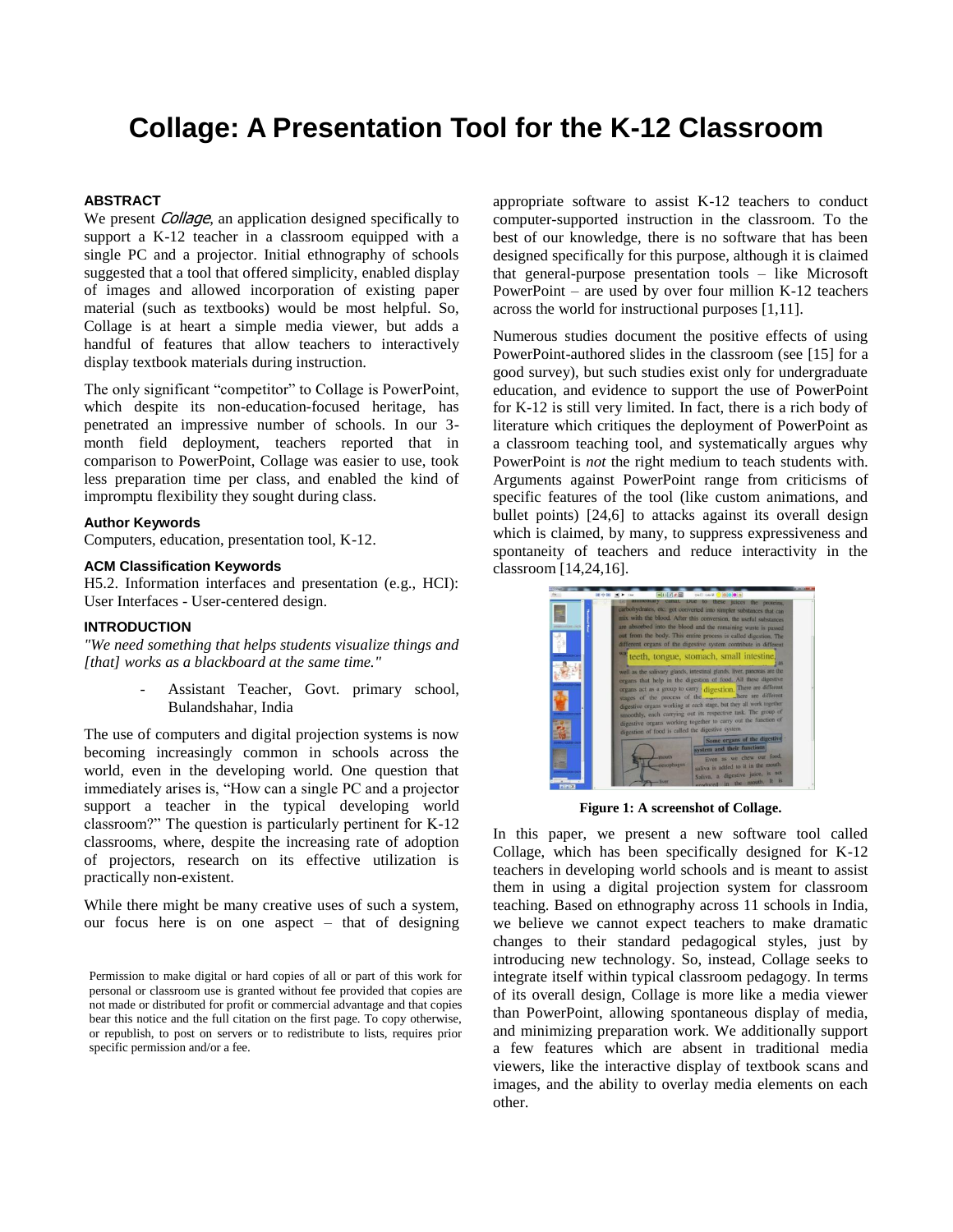We have successfully deployed and tested Collage in three K-12 schools (two public, one private) located in rural and suburban Karnataka (India). The teachers who have used Collage during instruction almost consistently report that it is easier to prepare digital presentations using Collage than using PowerPoint, and that Collage allows them more flexibility while presenting digital materials in the classroom. In addition, both teachers and students rate Collage as being significantly better-suited for displaying visual content in the classroom than PowerPoint.

## **RELATED WORK**

## *Technology for Education*

The idea of using computing technology as a teaching tool is not new and projectors, in particular, have been used in K-12 classrooms for at least a decade [10]. There has been a reasonable quantum of research on the benefits of equipping schools with computers, ranging from impact assessment of technology immersion in schools [21] to that of providing laptops to all teachers in a school system [9]. Such work tends to treat the technology used in schools as a monolith and typically ignores the question of how best to *construct* technology in order to suit the school environment. It is also difficult to isolate the effects of individual components of the system (e.g., a specific software tool or a specific pedagogical style) in such interventions. Banerjee *et al.* [5] consider the question of technology deployment in developing region schools and provide evidence which suggests that the quality of human capital is critical in influencing the impact of any technological intervention in such schools.

A specific classroom technology that has attracted considerable interest, particularly in developed region schools, is the interactive whiteboard (IWB). Higgins *et al*. provide a comprehensive overview of research on the impact of IWBs in schools and teachers' and students' perceptions of the technology [13,12]. Even with the prevalence of this technology in developed world schools, to the best of our knowledge, there is no research on usercentric design of presentation software for IWBs, of the nature that we undertake in this paper. The presentation tool that we describe has been designed while taking existing classroom behaviors and teachers" preferences into consideration. Although this tool has been tested with a standard data projector only – for reasons of cost and scale – it is also compatible with IWBs (provided they use the requisite operating system).

# *Presentation Tools for K-12*

The use of digital tools is prevalent in K-12 classrooms in the developed world, and is on the rise in the developing world as well. Still, research on the design and evaluation of appropriate presentation software for the purpose of *classroom instruction* in K-12 is, to the best of our knowledge, non-existent. Presentation tools commonly used in the K-12 classroom range from general-purpose slideware technology like PowerPoint and Apple"s Keynote software [21] to a variety of media viewers [9,13,21]. Based

on current knowledge [1,11,12,13,15,21], it seems safe to assume that PowerPoint is the most-heavily utilized software presentation tool in today"s K-12 classrooms, although currently we do not know of any documentation of global comparative statistics. PowerPoint"s usage in education is now so entrenched that some papers on the subject of classroom technology use its name interchangeably with the term "presentation tool" [15].

# *Presentation Tools for Higher Education*

There has been some work on designing special-purpose software presentation tools for the undergraduate classroom. Perhaps the work that is most closely related to ours is that on Classroom Presenter (CP) [4,3], a tool meant to support ink-based interactions on PowerPoint slides, intended to be used in a classroom environment. Our tool bears a strong resemblance to CP, though there are some key differences, too. First, the context is very different – our focus is primarily on K-12 classrooms and the design process of our tool has taken this into consistent consideration. Second, CP is designed mainly to support digital inking on PowerPoint slides, whereas our goal is more general – design of presentation software that supports pedagogical practices in a K-12 classroom and that suitably addresses teacher preferences. Third, owing to a different design process and one that is for a specific context, the feature set we have arrived at is quite different from that of CP, although there are quite a few overlaps. Fourth, and perhaps the most important, CP is a tool that operates on PowerPoint slides, whereas our tool accepts anything that can be represented as a digital image (or a video) as input. (This, in particular, includes PowerPoint slides.) Lastly, CP supports various multi-user interactions (e.g., a facility for capturing student feedback digitally and one for distance learning) which our system currently lacks but may incorporate in future versions.

# *Presentation Tools that Integrate Digital and Paper*

The idea of using paper content in electronic presentations, like we do in our presentation tool, has been considered in past work. The document camera or visualiser [2] is a tool that allows instructors to digitally project paper-based content (from textbooks, hand-made slides and notes) in real time and provides basic functionalities like zoom and perspective variation. The technology is becoming increasingly prevalent in school and university classrooms [2]. Even with its advantages over overhead projectors, the visualiser is limited in that it does not support integration of paper with digital multimedia; in the tool we describe in this paper, such a facility is supported.

Other techniques to incorporate paper in digital presentations include the use of barcoded paper cards for slide navigation [19] and of interactive paper to annotate presentations in real time [22]. Both these techniques have been designed to be used with PowerPoint-authored slides only. Neither has undergone the type of user-centered iterative design and development that we undertake in this work.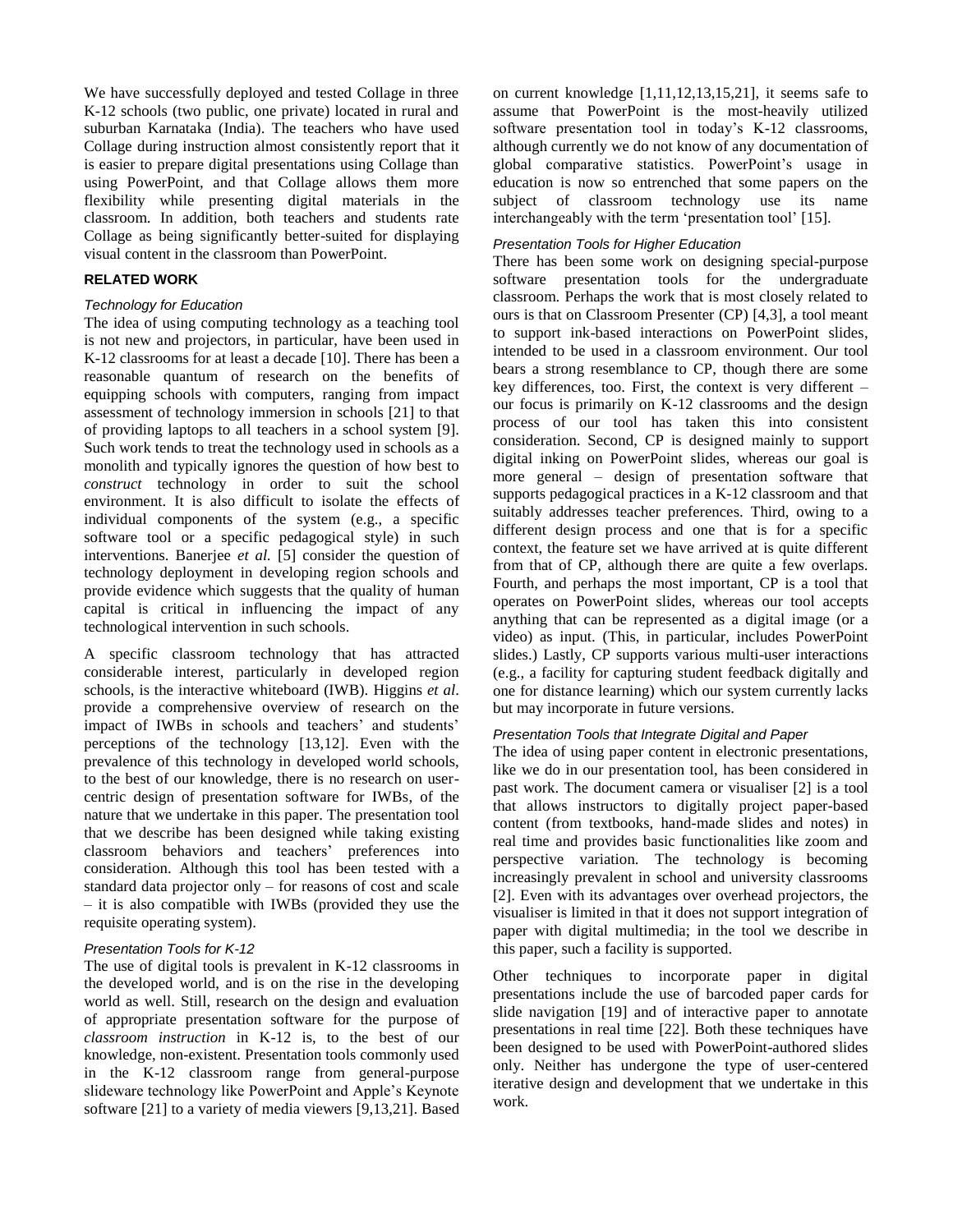## *Presentation Tools and Pedagogy*

There has been some work studying the pedagogical benefits of software presentation tools but most of this work has been in the context of PowerPoint-based instruction for undergraduate classrooms. Various experimental studies have shown that instructing students using PowerPoint slides increases their engagement levels (when compared with instruction using tools like overhead projectors and chalkboards) but the difference in learning outcomes vis-àvis other tools is only marginal and often insignificant [15]. Studies have also shown that the learning benefits of presentation software can be greatly improved by enabling post-instructional access to the content of the presentation [23]. For K-12 education, there is research which shows that the use of PowerPoint can be enjoyable for teachers but compared with the use of chalkboards, it leads to no noticeable change in students" learning outcomes [8]. No studies comparing the pedagogical value of PowerPoint with that of other presentation software are currently known.

# **INITIAL ETHNOGRAPHY**

As a precursor to the process of designing our software tool, we conducted an investigation of current practices in K-12 schools in India, specifically with respect to the use of instructional technology. We visited 11 schools (9 public, 1 private, 1 semi-private) in and around two cities in India – Bangalore and Pune, interviewed 24 teachers and conducted 21 classroom observations (covering 14 different teachers).

Since our main goal was to understand how teachers used or might use technology for instructional purposes, we worked closely with partners who had experience providing technology support to schools. All public schools in our sample were identified with the help of such partners. The remaining two schools were reached through other nonprofit partners.

The schools we chose were all equipped with a computer lab with at least 6 computers per school. The private school had the maximum number of computers  $-40$ , for a schoolstrength of 700. Availability of additional hardware varied a lot: 6 out of the 9 schools possessed a digital projector, which was meant to be shared by all teachers in the school. (The private school was the only one to have 2 projectors; the rest had exactly one.) The remaining 3 schools did not have a projector, but they all had a TV of size at least 21". Internet facilities were present in 2 schools. There was no school with interactive whiteboards. (This technology is still scarce in Indian schools.)

The teachers we spoke with came from a diverse set of backgrounds: they spoke at least 5 different languages (although most were comfortable in English), and their teaching experience ranged from 2 years to 26 years. Teachers taught a variety of subjects including language, mathematics, science, social science, environmental science, home science and computers, some teachers covering multiple subjects at the same school. There were 13 secondary school teachers (grades 8-10), each holding a

bachelor's degree in education (B. Ed.) from a deemed university, and sometimes even a masters degree in their respective area of specialization. The rest were primary and middle school teachers (grades 1-7), with a bachelor's degree in arts or science. Teacher salaries were in the range of USD 150 – USD 400 per month.

The interview sessions were typically one-to-one, openended conversations with the teachers and most of the questions we asked were around their current use of computing technology and the motivations behind the same. We attempted to make classroom observations as unintrusive as possible, and abstained from any interactions with the students or the teachers while making observations. 2 out of the 21 classroom observations were of classes involving the use of digital technology; in both, teachers used PowerPoint slides as a presentation tool. In sum, the interviews and classroom observations accounted for at least 50 hours spent in the field.

## *Findings*

The most important observation we made during our school visits was the large gap that existed between the number of classes in which teachers used computing technology as a teaching aid, and the number in which they did not. At least 90% of all classes in the schools reportedly involved using the chalkboard as the primary presentation tool and most of the tools teachers used besides the chalkboard were made of paper, including things like textbooks, student workbooks, posters, flash cards and occasional paper handouts. Computers, when used, were used primarily to promote student self-learning or else to teach students how to use the equipment. For the chalk-and-talk classes, teachers treated the content of textbooks as the main source of information: all teachers interviewed reported to be preparing their classes based on the content of the textbooks, and 11 out of 21 classes observed by us made explicit use of textbooks both by the teacher and the students in the classroom. In 19 of the 21 observed classes, teachers made use of the chalkboard; in the remaining 2, they conducted a PowerPoint presentation.

Teachers" desire to use computers for classroom instruction and the actual usage for this purpose never matched. Six out of the 24 teachers reported not to have used computers for instruction at all, even though all of them had almost equivalent access to it. Every teacher we spoke to said that s/he would like to be able to make more frequent use of computers for teaching than s/he currently did. Only 4 out of the 13 teachers who had access to projection technology reported to be using it more than 4 times in a year. One English teacher said that she would like to use a computer (with a projector) to teach her students once a week, but admitted that she did not do this even once in the last one year.

The under-utilization of technology by teachers was rarely due to non-availability of functioning hardware or the difficulty of sharing it with other teachers (although the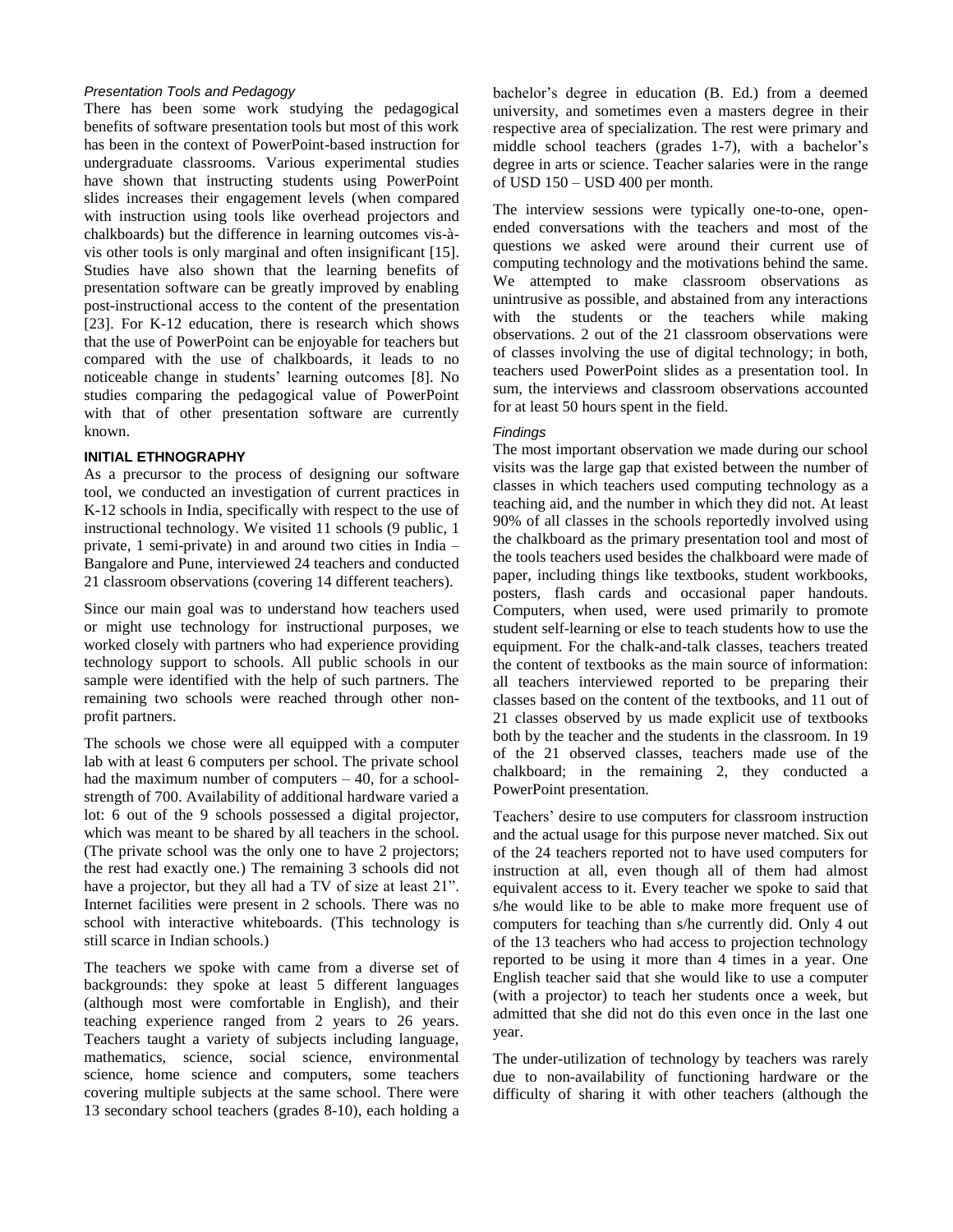former was an issue in some cases). The main reasons teachers gave to explain the situation were (a) lack of proficiency in using computers; and (b) lack of sufficient time to prepare digital content that is most relevant in their context.

The first reason given by the teachers was often more critical. Most of the teachers we spoke with had very limited access to computers in their everyday lives (only 7 had a PC at home), and as such, were not confident technology users. One issue that seriously affected their comfort level with computers, particularly in the context of using general-purpose software like PowerPoint, was their lack of expertise with typing. 13 out of the 24 teachers we interviewed explicitly stated that they were not satisfied with their typing abilities. 9 out of the 13 PowerPoint users stated that typing was a deterrent in their use of slideware for classroom teaching.

The second reason amongst these was also important, and intricately related to the first one. A majority of the teachers expressed the desire to be able to prepare and present content of their own choice to students, but complained that they could never find enough time to be able to do this regularly. 13 out of the 24 teachers interviewed were familiar with PowerPoint and reportedly liked to use it for instructional purposes. But only 2 of these admitted to have made more than 4 PowerPoint presentations for their students in the past one year. In an independent survey of 41 school teachers (mostly from public schools) across India, we found that teachers who wish to use PowerPoint, on average, spend at least 5.5 hours preparing a *single* PowerPoint slide deck for a 40-minute lesson. This is more than 10 times the amount of time required to prepare for a normal (technology-void) class, as reported by them. As one teacher in our current study commented

I don"t use PowerPoint in class, [although] I used it in my company where I was employed earlier. Time factor is the main reason for us.

Ten of the schools we visited had received CDs with multimedia-based educational content from different vendors. Teachers were divided on their opinions of these CDs and their potential value for classroom instruction. Some expressed unequivocal liking for such content, particularly for primary-grade content developed for selfaided learning, while some complained that they found it difficult to make the content of the CDs appear relevant to the standard classes where content was driven primarily by the textbook and activities done on the blackboard. One teacher specifically remarked that multimedia CDs donated to his school did not leave him any flexibility to modify content so as to fit his preferences, and that he was creating his own digital image collection using computing resources at a neighboring Internet cafe.

When asked about their motivation to use technology for instructing students (or their interest in it, otherwise), teachers universally stated that computers are a useful tool to help students visualize curricular concepts better. Some more specifically stated that they helped visualize "hard concepts" better. This was evident in the 2 PowerPoint presentations we witnessed: Over 75% of the slides teachers used in these presentations contained at least one picture and the use of text was minimal (at most 33 words in a slide)<sup>1</sup>. At one school that was about to be donated a digital projector and laptop, two teachers stated that they would use the new equipment only to show pictures and videos to students. Teachers' interest in using computing technology for presenting visual content was palpable: there were at least 8 teachers in our sample who, despite not having access to the Internet at home or in school, reported to have spent time in cyber cafes only to gather images for their classes. One of these teachers reportedly spent 2 hours in a café to download pictures for a single PowerPoint presentation. All but 3 of the teachers who had used computers for presentations reported to have obtained their visual materials from the Internet. The rest used multimedia CDs given to them from a content donor.

# *Design Principles for a New Presentation Tool*

Based on information gathered during our field visits, we defined the following design guidelines for a presentation tool for K-12 teachers:

- 1. *Keep it Simple*: The tool should be easy to use and the time required to prepare presentations should be minimal. Utilization should not require mastery of typing skills. All components of the tool should be implementable on a standard PC setup and a projector.
- 2. *Display Images:* The tool should facilitate display of multimedia, in particular, digital images.
- 3. *Exploit Paper*: The tool should help teachers exploit content that they already use in everyday classes, which, in particular, includes content in curricular textbooks.

# **COLLAGE – THROUGH THE DEVELOPMENT PROCESS**

Unlike most commercial presentation tools, Collage is a tool that has been designed with a specific application in mind, viz. instructional support for K-12 teachers. Since it is targeted at such a specific audience, we have strived hard to address the needs of our target users in making various design decisions. The tool has undergone an iterative development process over a period of one year, and testing in our first pilot school – referred to as school A, henceforth – began right in the first month of the development cycle. This school was one of the schools selected in our earlier ethnographic sample and has the following characteristics – secondary school in rural outskirts of Bangalore, 8 teachers, 147 students coming from marginalized communities (parents' income less than 2 USD a day), Kannada – the

l

 $1$  We analyzed more than 10 PowerPoint slide decks made by teachers in these schools and observed the same pattern in all these decks.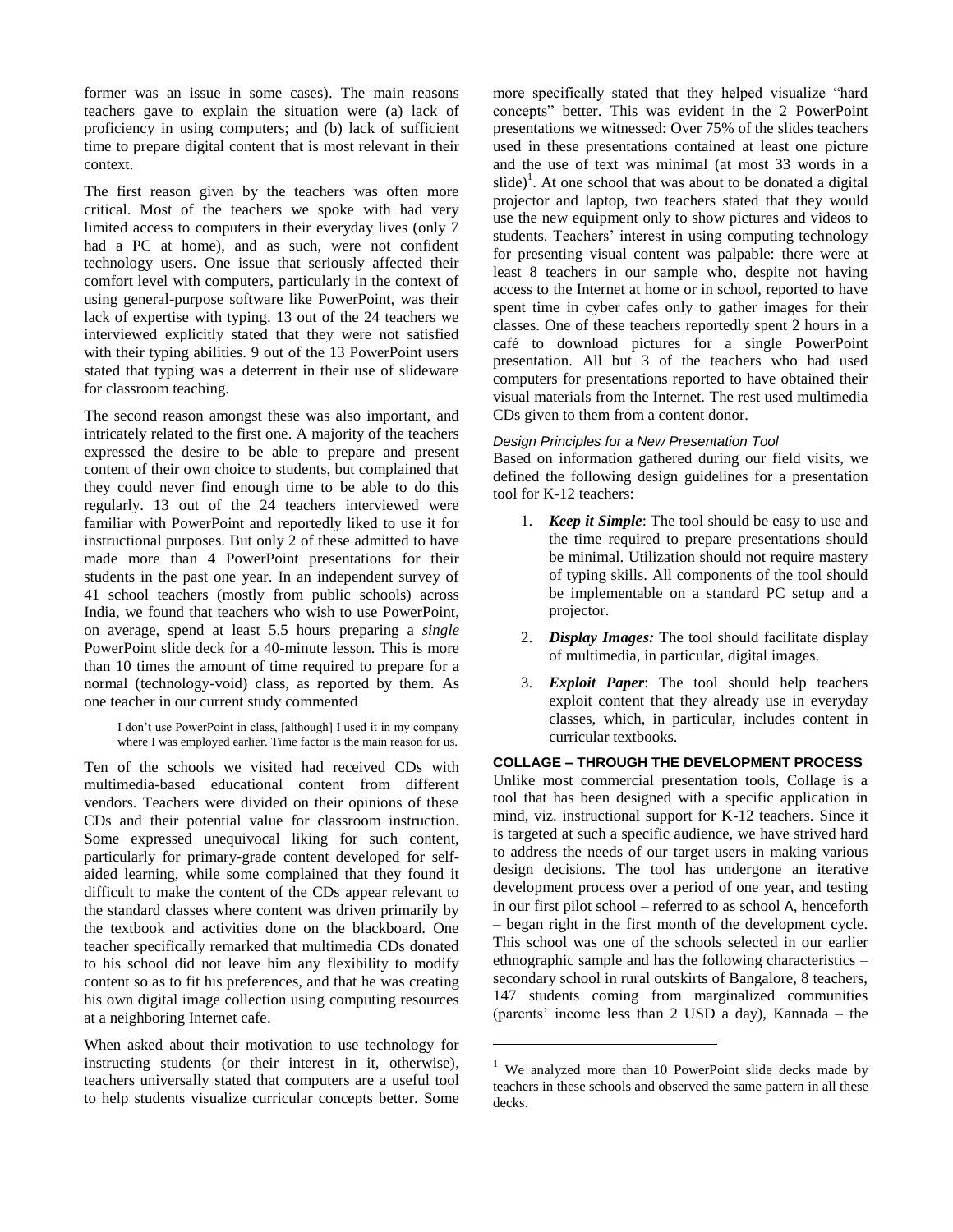official language in the Bangalore region of India – as the medium of instruction, computer lab with 10 computers, printer, scanner and video camera. A digital projector was not present at the school when we began our visits, but was acquired within 3 months of our first visit.

Two teachers at the school – a literature teacher and a science teacher – contributed extensively to the development of our tool, both in terms of trying the tool in their classes, and in terms of giving us critical feedback. Both these teachers hold a master's degree in their respective area of specialization from a deemed university. Both had reasonable familiarity with computers, and reported to have conducted up to 4 PowerPoint presentations in a year, through a standard PC and 17" monitor (no projector). A third teacher at the school also used the tool in two classes, but her involvement in the feedback process was relatively limited.

## **The First Cut – A Plain Image Viewer**

Early on in our fieldwork, it became evident to us that teachers" main interest in using technology in the classroom was to display digital images to students. This suggested that a presentation tool for the K-12 classroom should look more like an image viewer than like a variant of PowerPoint. Indeed, the first prototype of our tool was *exactly* an image viewer – all it did was enable users to load a collection of images into memory, to view them in an arbitrary order (using a standard thumbnail-driven interface), and to do basic operations like deletion and reordering of pages.

This idea, though seemingly trivial, had an interesting implication on the subsequent design of our tool. Emulating an image-viewer meant that there would be no way to *author* content in our tool, but only to display it. Preparing presentations would essentially correspond to "collecting" images (which have been authored independently), and storing them in a suitable location, from where they could be easily accessed later on in class. The notion of a digital "slide" and the process of designing and populating slides with images and other materials, ahead of class, got precluded.

## **Incorporating Paper**

Arguably, displaying images is not the best utilization of computing technology, and even though the teachers we had interviewed used PowerPoint primarily for image display, they *did* incorporate text in their presentations, too. Besides, research in educational psychology shows that images by themselves are not sufficient to induce significant learning; text must suitably complement them for this [18,25]. We needed a way to facilitate presentation of text in our tool.

The challenge in front of us was that we needed to incorporate text without requiring the teacher to spend much time using the keyboard to prepare presentations. We used a straightforward solution for this: teachers would incorporate textual content in the tool by digitally *scanning* or *photographing* content that has already been developed on paper. This could include content that is pre-determined (like a page in a textbook) or that which is specifically authored by the teacher for the purpose of classroom instruction (like a science diagram drawn on a piece of paper).<sup>2</sup> We used a standard camera and scanner to digitize paper materials and not a document camera [2], since the former tools are relatively inexpensive and more prevalent in Indian schools. The idea of incorporating paper-based content did not require any modification to the image viewer we had developed, but it did prove very critical in informing future design decisions.

# **Adding Features**

l

When we demonstrated our prototype to the teachers at school A, they were not impressed. Although the idea of projecting textbook scans did appeal to some, using a projector in the classroom only to run an image viewer seemed like an under-utilization of technology. The science teacher, for example, expressed a preference to use PowerPoint because it allowed him to interact with the content during presentations, which our tool did only very limitedly. We started seeking ways to add interactivity to our image viewer.

One particular feature which we incorporated in it was *rectangle selection*: this feature enables users to identify rectangle-shaped regions inside images – referred to as 'pages' in our system – through a natural click-and-drag process to identify corners and to arbitrarily resize and move the region thus identified (again, by clicking and dragging)<sup>3</sup>. Later, we incorporated the option to color such selections – referred to as *page elements* – differently (see figure 2) and an option to "dim" the background page. The rectangle selection feature provides teachers a simple way to highlight regions within a page (e.g., words or phrases in a textbook page could be highlighted), and to focus students" attention on such a region via options like coloring, background dimming and resizing.

We included a *zoom* facility (using a physical zoom-bar as well as a scroll-wheel-driven shortcut) and a facility to digitally *ink* on pages. Enabling meaningful ink interactions with the content necessitated the use of additional hardware – we used a graphics tablet and stylus attachment – in the

<sup>&</sup>lt;sup>2</sup> Scanning or photographing paper materials requires an extra piece of hardware – a scanner or a camera – to be present in the school. Such equipment was already present in all the schools that we tried our tool in. While photographing paper may not be the most optimal way to digitize it (in terms of the resultant image quality), it is a more flexible and efficient approach for this purpose. In ongoing work, we are trying to address this trade-off between photographing and scanning paper materials.

 $3$  The original page remains intact, while a fresh copy of the selected region is created as a layer on top of it. This is in contrast with some other implementations of rectangle selection, e.g., in Microsoft Paint.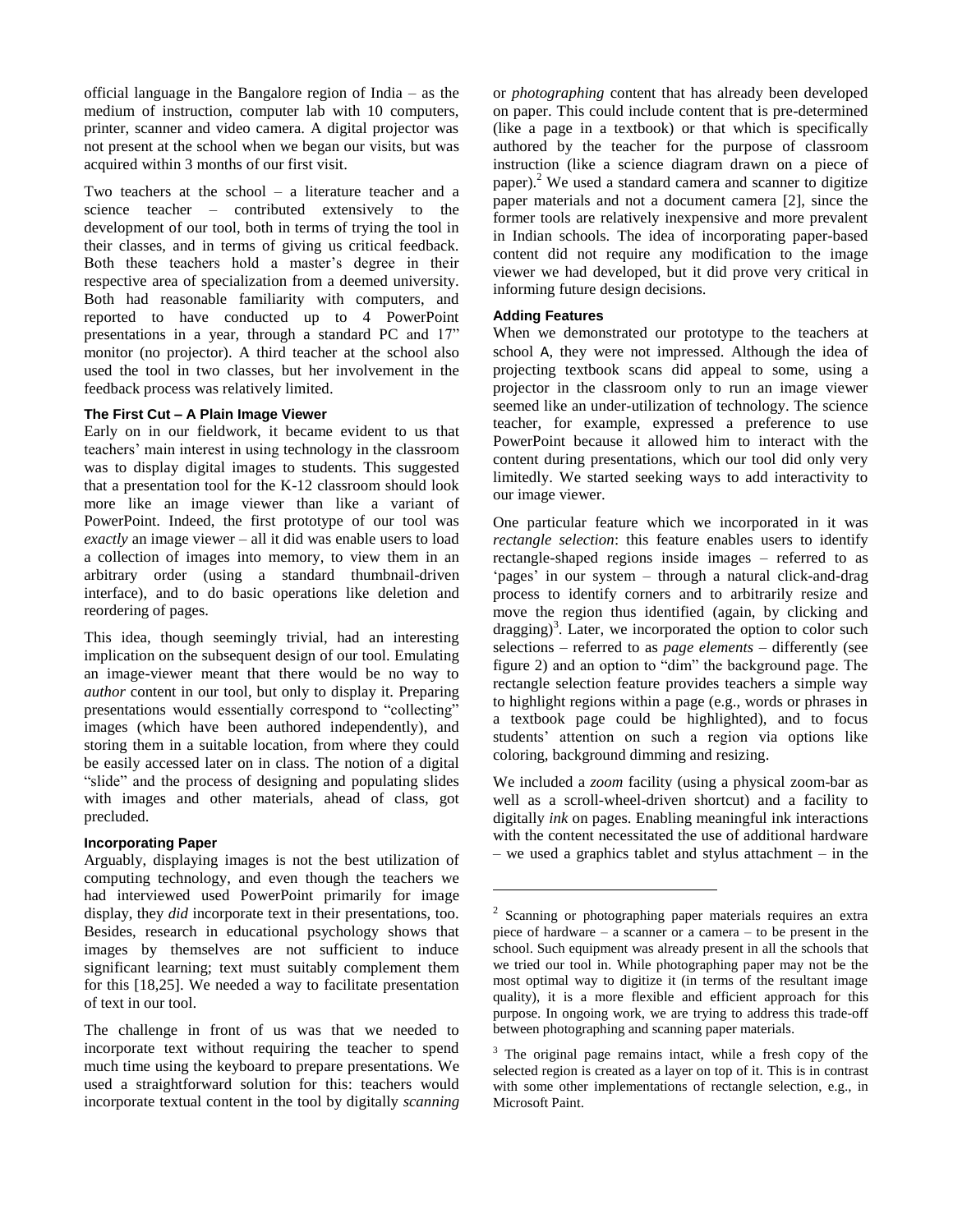system and some extra training effort<sup>4</sup>. But the gains from incorporating digital inking were tremendous. Ink helped teachers create content spontaneously as images were displayed on the screen, which closely emulated their interactions with the blackboard in regular classes. The benefits of using digital ink in university classrooms have been well-documented [4, 3] and our experiences suggest that these benefits carry over to the K-12 environment.



**Figure 2. The left figure illustrates the rectangle selection feature; the right one illustrates image overlay and inking.**

Other interactions were implemented but eventually got cut due to lack of sufficient uptake. We considered, and partially implemented, the option of hyper-linking parts of pages with each other (or with parts of other pages) and hyper-linking a part of a page with an external resource (e.g., linking a word inside a textbook with a media file). Such features are common in presentation tools, although how often they are used in actual presentations is not well documented. In our case, hyper-linking gained absolutely no traction with the teachers – the time required to set up hyperlinks prior to class was much too high for the potential benefit during class and the random-access model of our image viewer appeared to be sufficiently convenient. We also implemented a feature to automatically detect word boundaries inside pages with textual content and clickfacilitated selection of words (in absence of good OCR tools for Indian language scripts, we were compelled to implement our own word identification facility). This feature could not match up to the rectangle selection feature in terms of accuracy and flexibility, so, teachers continued to use the latter for all their highlighting needs.

# *Features Based on Teacher Feedback*

 $\overline{a}$ 

While teachers under-utilized some features we implemented, they suggested some new ones, too. Based on teacher feedback, we incorporated a feature to interactively play *video* files. Videos are treated in a similar fashion as images in our tool: each video is a "page" which can be displayed in the page viewer just like other pages. Video pages implement some standard video-specific functionality

like play, pause and rewind, and also admit other interactions like rectangle selection, zoom and inking.

One teacher suggested that we implement a feature to enable *overlaying* an arbitrary image on top of textbook pages during presentations. We implemented a generic functionality to overlay arbitrarily many pages on to any given page. In particular, both the page being overlaid and the page overlaying it could be either an image file or a video file.

We implemented a functionality to *save* page collections in the form of "page decks". A page deck records all page elements and ink strokes that teachers create during presentation. Finally, several teachers (including others who tried it in other schools later on) suggested that a *textbox facility* be available, as an alternative way to annotate pages, which we also implemented.

## *Features That Evolved in the Field*

Although the digital inking feature enabled teachers to create content spontaneously in class, it was restricted to be performed only within the boundaries of the page viewer. Teachers often felt constrained to ink long phrases of text, especially when the page had limited white space. We implemented a feature that splits the screen vertically into two parts, the left part displays pages as before while the right part – the *whiteboard* – becomes a scratch space for creating fresh content. We also implemented ways to create page elements in this space, to move page elements back and forth between the two parts of the screen (via a dragand-drop protocol) and to transfer all contents of the whiteboard into the page viewer.

This simple idea opened the doors for a lot of unanticipated creative activity around our tool, which we discuss in the next section. The whiteboard became a real-time "content creation zone" for teachers where they could assemble elements from different pages (textbook pages, images, or videos), insert entire pages, perform annotations and organize content in different orientations, based on the immediate needs of the lesson. The spontaneity with which teachers used this feature in class was reminiscent of the way collages are created on paper, which led us to the name we eventually chose for our tool.

One final feature we implemented was *page occlusion*. Teachers were seeking a way to use PowerPoint-scripted slides (suitably converted to images) in our tool, while animating the bullet points one by one, top to bottom. In response, we built a rectangle drawing facility in the tool. The intended usage was to draw rectangles to cover pages and then to re-size these rectangles so as to reveal the underlying content gradually, much like how transparencies are displayed through overhead projectors. (See figure 3.) This was our own crude approximation of PowerPoint animations, and is now a permanent fixture in our tool.

<sup>&</sup>lt;sup>4</sup> The use of Tablet PCs and interactive whiteboards was avoided in order to minimize the cost of our system. (Such equipment is still prohibitively expensive for a majority of schools in India.) The cost-usability trade-offs for graphics tablets and Tablet PC"s in lecturing environments have been studied in the past [17] and for resource-constrained environments like ours, graphics tablets are the optimal choice.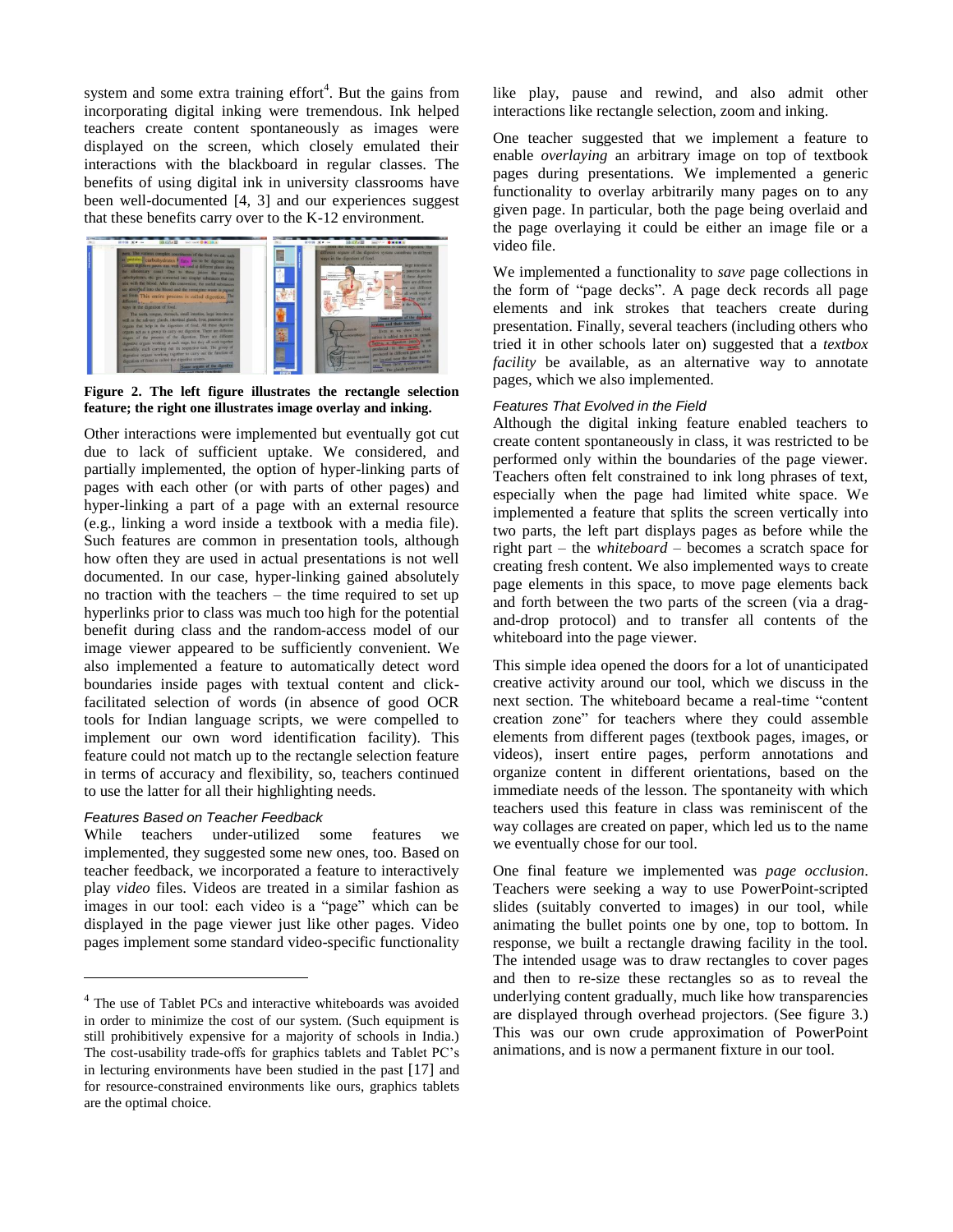

**Figure 3. The occlusion feature being used in a literature class at school A.**

# **COLLAGE - THE FINAL PRODUCT**

Overall, Collage went through a series of at least 50 iterations and in each iteration, we either incorporated a fresh feature based on teacher feedback, or improved on an existing feature, or deleted an existing feature, or sometimes, even introduced major changes in the internal architecture. At the end, we converged on the following set of interaction capabilities for our tool: (a) rectangle selection; (b) digital inking and erasing; (c) image overlay; (d) occlusion; (e) textboxes; (f) whiteboard; and (g) a functionality to create, save, and open page decks. Besides these features, the tool implements the basic functionality of a media viewer, including zoom (zoom on videos is also implemented) and the functionality to reorder/delete pages and to access them in random order. Collage has been implemented to run on the Windows operating system.

#### **DEPLOYMENT AND RESULTS**

Collage has been deployed in 3 schools in the Bangalore region of India. Deployment in two new schools (besides school A) began in August 2009. Both these schools were part of our initial ethnographic sample of schools. One of these schools (school B) has the following characteristics: K-12 school in suburban Bangalore, some of the most under-privileged children from Bangalore city, 700 students, over 35 teachers, well-resourced relative to the average public school in India, English medium, computer lab with more than 30 computers, Internet connection, scanner, printer, video camera and 2 digital projectors. We worked with 3 teachers in this school (out of a total of 40), covering grades 5-8, and subjects English and science.

The other school (school C)"s characteristics are as follows: upper-primary and secondary school in rural Bangalore, central-government funded boarding school, caters to students from rural areas around Bangalore, 20 teachers, 400 students, modest computer lab with over 20 PCs (but old software e.g., Windows XP on only 2 machines), an Internet connection and a single digital projector. One teacher of English, who teaches grades 7 to 10, has tried our tool in the classroom.<sup>5</sup>

All teachers who have used Collage in their classes (2 from school A, and 4 from schools B and C) are familiar with PowerPoint and reported to have used it for instruction at least 4 times prior to our intervention, although proficiency levels varied a lot. Most of these teachers are not avid

l

computer users, none but one has a PC at home, and none but one uses a computer for more than 5 hours in a week. (There was one teacher who reported to be using PCs for more than 2 hours a day, but she was the computer lab manager at school B.) Still, training teachers in schools B and C to use Collage required very minimal effort: we spent at most 2 man-hours per teacher, and this included sufficient practice time for each teacher.

One challenge, of course, was the graphics tablet, which none of the teachers had encountered before our intervention. Teachers requested extra time to practice with the tablet, and could not gain sufficient confidence in using it in just 2 hours. However, 3 of the 4 teachers who were newly trained *did* use the tablet in their very first class, which suggests that hesitation to try the new piece of hardware in front of students was not significant.

Teachers were convinced that Collage is easier to learn than PowerPoint. The teacher at school  $C$  – who had undergone training in PowerPoint for 12 days three years before – specifically said: "Collage is certainly much easier to learn [than PowerPoint]". The literature teacher from school  $A$ who spent 3 months training high school students in PowerPoint usage prior to his teaching assignment at school – said, "I think anyone can learn it in one day. But PowerPoint, I think, a person would take 15 days to learn." The task of evaluating the precise efficiency of training the average teacher to use Collage (up to a point where she can comfortably conduct classroom presentations) is fairly nontrivial and as such, we have postponed it to future work.

# **Usage**

In all, Collage has been used in at least 43 different classes across the 3 pilot schools, totaling more than 40 hours of real classroom usage. This excludes usage outside class for the purpose of practice and for class preparation. Most of the usage (at least 39 classes) is accounted for by school A, where teachers have used all past prototypes of the tool. In schools B and C, each teacher we trained has used Collage in one class of 40 minutes each.

This rate of usage may appear discouragingly low, but we must view it in the context of our target environment. As already noted, these teachers are not frequent users of computing technology, and their use of technology for classroom teaching, in particular, is extremely sparse: all, but the computer lab teacher at school B, had made less than 5 PowerPoint presentations in the one year preceding our intervention.

Given these conditions, we find it interesting that the usage of Collage in school A has been sustained at the rate that we have found it to be. Both Collage users in the school are using the tool currently without our visiting them for it (at least 5 such classes reported), and they have started training other colleagues at the school in the tool"s usage.

One reason we feel the tool has gained sustained adoption is that Collage affords teachers the ability to easily transition

<sup>5</sup> At least 10 other teachers at schools B and C expressed interest in Collage (and have interacted with the tool as part of an orientation we conducted) but are yet to try it in the classroom.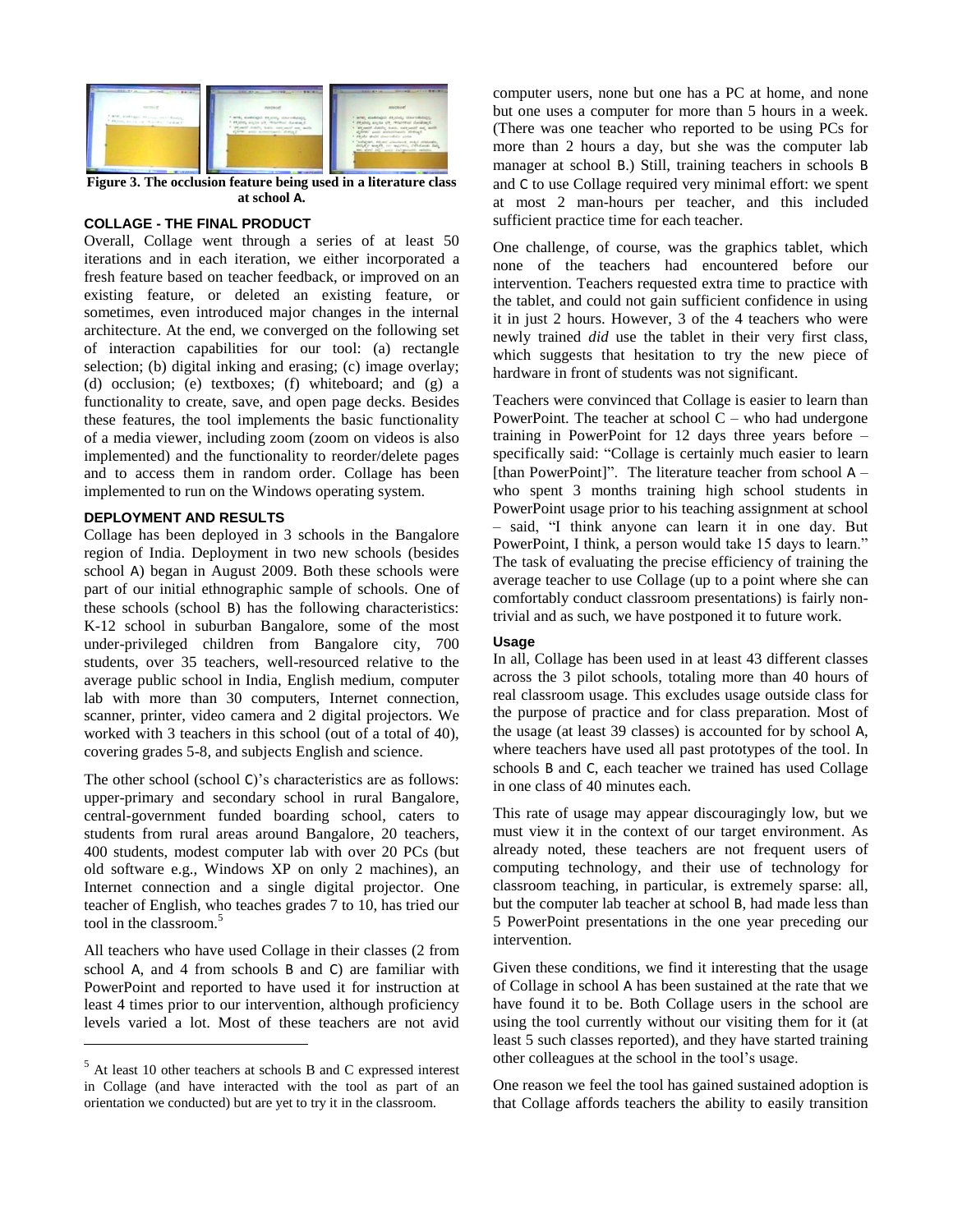from a blackboard and textbook-centric teaching model to one that involves more multimedia. Different teachers go to different lengths and in different directions from this but in what we have observed till now, teachers carry over a lot of their regular classroom behavior easily into the Collagesupported model of teaching<sup>6</sup>. We illustrate this with some key usage patterns we have seen during our classroom observations.

#### *Usage Pattern 1 – "Mix as you teach"*

Perhaps the most consistent theme we have noticed amongst teachers (both old and new users) is that they all have a tendency to "mix" different forms of content as they teach using Collage. There are two simple provisions in Collage which facilitate mixing of content: the whiteboard (using which teachers can assemble elements of different pages in one space); and the page overlay feature. Since the time the features were implemented, at least one of them has been used a non-zero number of times in almost every class we observed. The *only* class in which *neither* of the features got used was conducted by the teacher who was the top user of PowerPoint in our sample.

The whiteboard, in particular, is a heavily-utilized facility. In an analysis of 12.6 hours of usage data<sup>7</sup> covering all 6 teachers, we found that teachers use it at the rate of 5.03 episodes (window of opening and closing the whiteboard) in an hour. Each teacher has invented his or her own unique style of using the whiteboard. The science teacher in school A often uses it to display words and phrases extracted from textbook pages alongside relevant images (figure 4(a)). The same teacher sometimes assembles key words from the text to form a "word wall" as shown in figure 4(b). A similar word-walling activity was performed by the English teacher in school B in the sole class she conducted using Collage (figure 4(d)). The English teacher at school C used the whiteboard to display a scan of his hand-written notes, as he displayed a textbook scan on the left.

The literature teacher at school A has a particularly interesting style: as he teaches a chapter from the textbook (displayed in the page viewer), he generates a glossary of words for the students on the whiteboard, as shown in figure 4(c). The glossary-generation process involves a fairly long sequence of user interactions but the teacher performs these actions with a level of deftness that one might expect only from an expert computer user. Besides, he performs these actions *as* he is discoursing the lecture. What is most interesting is that he creates similar glossaries on the *blackboard* in regular (non-tech) classes, although

 $\overline{a}$ 

there, he is compelled to do it without any textbook scan on the side.



**Figure 4. Teachers have invented their own pedagogical styles of using the whiteboard facility during classes.** 

# *Usage Pattern 2 – "Clean up the board regularly"*

An equally consistent theme we have observed is that teachers tend to erase the contents of the whiteboard after having filled it for any non-terminal segment of their class. In Collage, teachers have the choice to transfer contents of the whiteboard into the page sequence in order to save it for future referral. But they don"t exercise this choice at all: none of the 6 teachers transferred whiteboard pages into the page sequence even once, despite having been demonstrated the feature. The only time teachers do *not*  erase the whiteboard is at the end of the class i.e., the last whiteboard page created does not get erased. There is a remarkable resemblance between this behavior and the manner in which teachers treat the blackboard in regular classes. Even giving the teachers choice to preserve content created on-the-fly, they prefer not to tread that path.<sup>8</sup>

# *Usage Pattern 3 – "Rework your plan as you teach"*

l

A third theme we have been observing is that a lot of the page changes teachers perform in class are between nonconsecutive pages: In 632 minutes of Collage-supported class time at school A, we observed 215 page change

 $6$  Whether the usage of Collage can be sustained at a similar rate in other schools is still unclear, and we hope to resolve the question in another year"s time.

 $7$  Data derived from video archives corresponding to 12 classes conducted by the teachers – 4 classes each for the teachers at school A (taught after the incorporation of the whiteboard) and 1 class each for teachers at schools B and C.

<sup>&</sup>lt;sup>8</sup> We remark, though, that this behavior does not replicate itself in the case of ink annotations on main pages. There have been various instances in which teachers have inked on a page in the main page sequence and the ink was preserved till the end of the class. This behavior is in line with observations around persistence of ink in other presentation systems [4].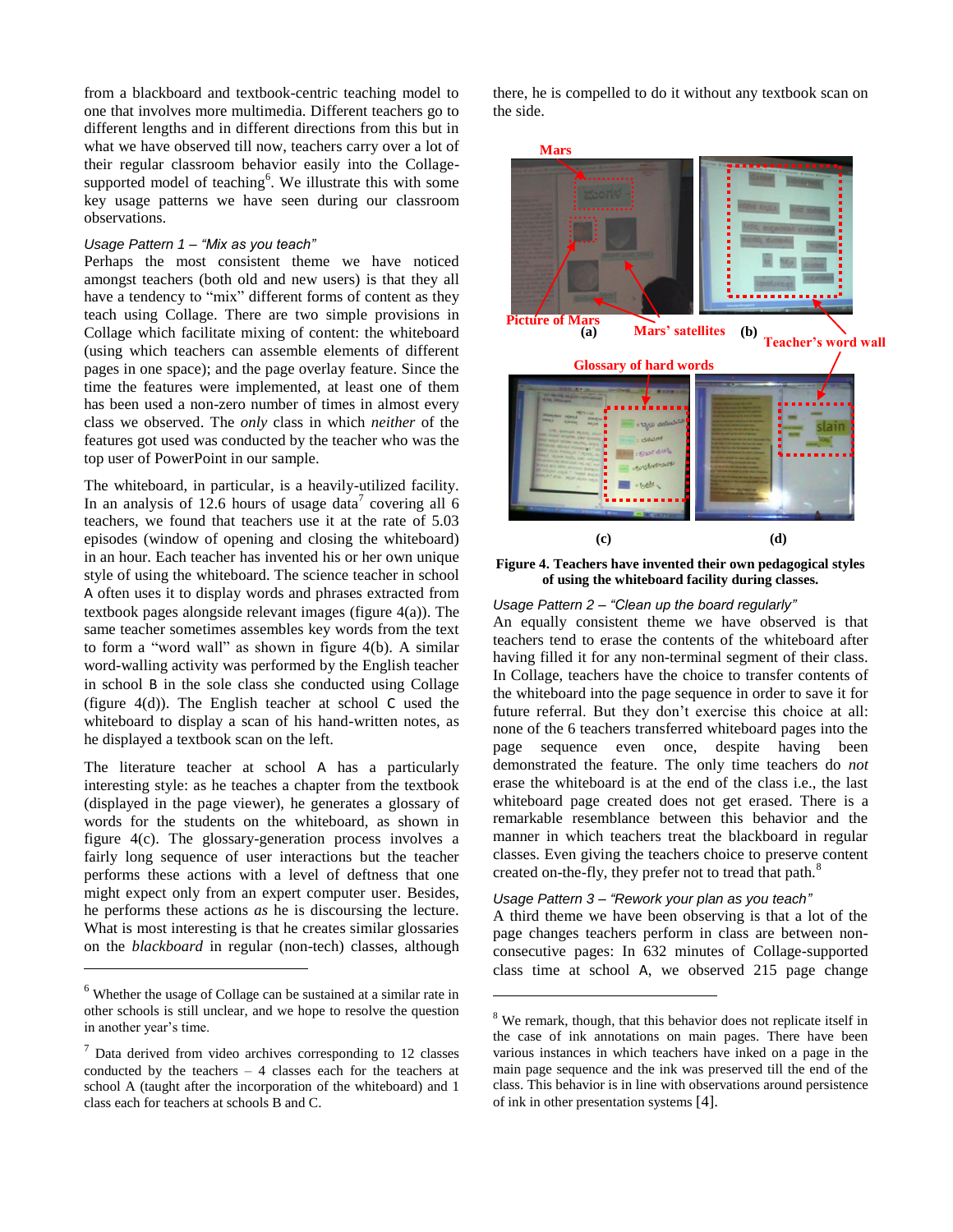events, out of which 121 (i.e. 56%) events corresponded to non-consecutive pages in the page sequence. This is surprising on one hand, given that these teachers take care to order their pages to fit their preference before going to class, but also not too surprising since it is only natural for most teachers to improvise and switch contexts as they teach [20]. During regular classes, too, teachers tend to go back and forth between various portions of the blackboard without having explicitly "planned" for it.

The newly-trained teachers did not make as many improvisational switches as the others: only 15% nonconsecutive page changes, on average. Two teachers did not make any non-consecutive pages changes at all – one of them used only 6 pages in her presentation (the smallest ever for Collage), the other – the computer lab teacher at school  $B -$  is the top user of PowerPoint in our sample.

#### **Evaluation**

To understand the benefits and downsides of Collage, we collected qualitative feedback from the six principal users of the tool and conducted a preliminary examination of students" perception of Collage-driven presentations. Our evaluation tools were focused on assessing teachers" and students" perceptions of Collage vis-à-vis their perceptions of PowerPoint, which is the only other alternative for presentation software available in these schools. Feedback of teachers was collected using a combination of semistructured interviews (lasting up to an hour each) and a written questionnaire wherein teachers compared Collage and PowerPoint on 8 parameters. The results of the questionnaire are shown in Table 1. The results of the interviews are described next.

#### *Flexibility of presentation*

Teachers consistently reported that Collage affords them greater flexibility when presenting digital content in the classroom, and enables them to digitally mimic actions they perform in regular chalk-and-talk classes. When asked about their preferences for individual features in the tool, teachers voted strongly in favor of "whiteboard", "rectangle selection" and "inking" (in that order, on average). As one of the teachers at school B commented:

I thought I could use the whiteboard spontaneously [in class], even though I had not pre-prepared [what to use it for].

Another important aspect, as reported by teachers, was that the tool affords them the ability to be spontaneous in class while also providing a rich set of possibilities to "mingle" content. As a teacher at school A put it,

Collage helps me correlate two types of information. [I can show] pictures on one side and equations on the other side. I can show videos alongside textbook pages. This kind of mixing of different materials helps children learn better.

| <i><b>Ouestion</b></i>                                                                           | Rating |
|--------------------------------------------------------------------------------------------------|--------|
| It is easier to create digital presentations using Collage than $\vert$ 3.67<br>using PowerPoint |        |

| It is easier to present digital content to students if I'm using<br>Collage than if I'm using PowerPoint                                                                                                               | 2.83 |
|------------------------------------------------------------------------------------------------------------------------------------------------------------------------------------------------------------------------|------|
| Collage allows me more flexibility while creating digital<br>presentations (i.e. I can make more changes to content and/or<br>make changes more easily if I create them using Collage, as<br>compared with PowerPoint) | 4.33 |
| Collage allows me more flexibility while presenting digital<br>content than PowerPoint                                                                                                                                 | 4.33 |
| Collage is a better tool for presenting images/videos to students                                                                                                                                                      | 4.33 |
| Collage is a better tool for presenting text to students                                                                                                                                                               | 3.5  |
| Students in my class will learn better if I present content using<br>Collage than if I do the same using PowerPoint                                                                                                    | 4    |
| For a teacher who wants to use digital content for classroom<br>teaching, Collage is a better tool than PowerPoint                                                                                                     | 4    |

**Table 1. Teachers' perception of Collage vis-à-vis PowerPoint. Rating indicates teachers' responses (n=6) on a 5-point Likert scale. In the questionnaire, the order of terms "Collage" and "PowerPoint" was suitably counter-balanced to remove ordering effects.**

#### *Ease of content preparation*

One of the key benefits of Collage with respect to PowerPoint that teachers consistently reported was efficiency: 5 out of the 6 teachers reported that it took them less time to prepare presentations when using Collage than when using PowerPoint. (The sixth teacher was neutral about it.) The science teacher at school A commented,

Earlier I had to spend at least two hours making PowerPoint presentations; with Collage, I can do it in 20 minutes.

Teachers attributed the savings in time to a combination of two factors – the avoidance of effort required to prepare and format slides, and the efficiency gained by scanning paper materials. Teachers at schools B and C said,

What I like is that we need not spend time making slides (cutting, pasting, slicing etc) in Collage. Everything can be shown raw. .. .. In PPT, you need to make a lot of .. you know .. formatting changes [before going to class]. Here, the only job you need to do is scan the page. And you can directly work when you are teaching in the class.

A teacher at school A said that the savings in preparation time are due to the avoidance of typing when making presentations.

The hardest part in PowerPoint for me is typing. Typing is boring for me, too.

At school B, the science teacher said,

I like the idea of scanning diagrams I make on paper. It would take me ages to draw these drawings in PowerPoint.

The efficiency gains achieved by scanning paper materials are possible when using PowerPoint as well, but in a preliminary examination, we found that teachers prefer to do this activity with Collage. Three out of the six teachers in our sample taught 2 different classes on the same topic, but they utilized Collage in one class and PowerPoint in the other. Scanned materials were used by them in both. All 3 teachers stated that displaying scanned paper content was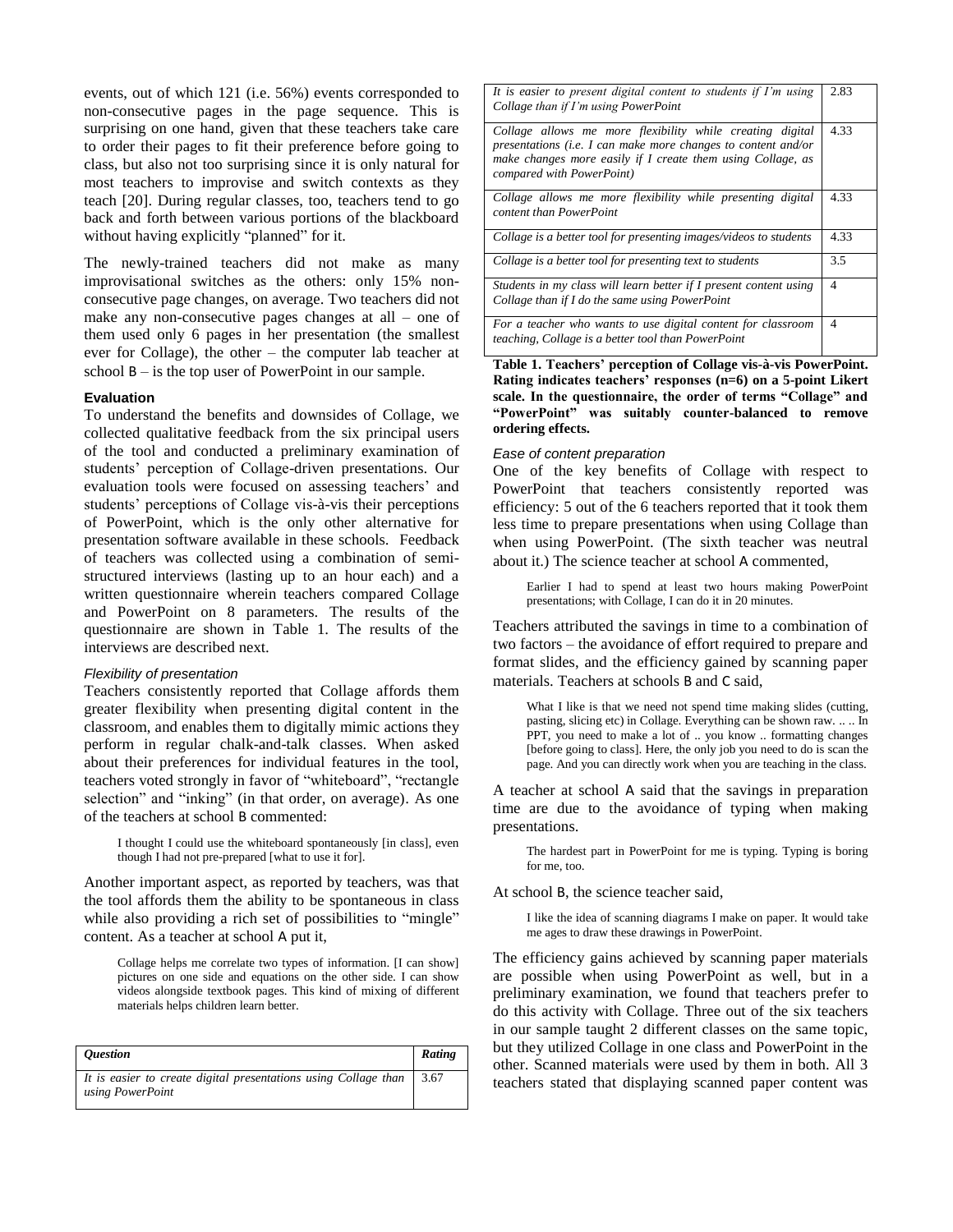preferable in Collage because of the greater real-time interaction capabilities built into that tool.

# *Suitability for display of visual materials*

Another perception which was consistently reported (and not just by teachers, but also by *students*) was that Collage is better suited than PowerPoint to display images and videos during classroom instruction. Again, teachers explained this based on the fact that the tool has more facilities to interact with content in real time,

In Collage you have rectangle selection and whiteboard and we can write with the pen [stylus] in the whiteboard. In PowerPoint, [this is] not possible.

One teacher at school B commented,

Overlaying images [on other images] is a good option. It is not there in PowerPoint.

Another said,

 $\overline{a}$ 

What is interesting to me is that I can do activities around the pictures in class, whereas in PowerPoint one just shows the pictures and talks.

Interestingly, students feel the same way about Collage, too. We conducted a within-subjects study in school A to compare students" attitudes towards Collage in relation to PowerPoint. Forty-four tenth-grade students were selected as study participants and treated to two sets of classes – one taught using Collage and the other taught using PowerPoint. (All students had sufficient familiarity with both the tools, and had witnessed classes using each at least 10 times.) Two classes – one in science, one in literature – were taught using each tool, making it a total of 4 classes. The content and instructor for both the science classes were held constant<sup>9</sup> (only the presentation tool used for instruction differed) and similarly, for both the literature classes. To cancel the effect of order of treatment, we did some obvious counter-balancing: PowerPoint first, Collage second for science; Collage first, PowerPoint second for literature.<sup>10</sup>

When asked to identify the class in which they comprehended *only the visual content* (pictures) better, students voted strongly in favor of Collage, independent of the order of classes: 59% students in science, and 66% in literature. (Corresponding figures for PowerPoint were 36% and 31%; the remaining students were neutral.) Students could not articulate the reasons for their preference clearly, although some stated that in the Collage-driven classes, the

presentation of pictures "along with the teacher's notes" was "nice", perhaps suggesting that the intermingling of visual content with scanned textual content was appealing.

## *Downsides of Collage*

One issue with Collage that some teachers reported was that it requires the teacher to regularly interact with the computer (via the mouse or stylus) during presentations, thus restricting her movement in the classroom. Although this criticism applies equally well to PowerPoint, the problem is more pronounced in the case of Collage because of its greater facility for interactivity. Furthermore, certain operations (like moving from a slide to its succeeding slide) are easier to conduct in PowerPoint and could potentially be carried out using a wireless mouse or a remote control only. In the case of Collage, however, the teacher must use a flat surface to interact with the application, or else resort to using expensive hardware like a Tablet PC or an interactive whiteboard.

The increased ease and efficiency of preparing content in Collage comes with some compromise in presentational quality. For example, scanned hand-written notes may not always be as presentable as well-formatted text in a PowerPoint slide and editing them may be difficult. The computer lab teacher at school B pointed out this trade-off during her interview,

It may be easier to make presentations by scanning hand-written notes but typing gives you better quality. The text can be edited, too. If I have time, I will type.

#### **CONCLUSION AND FUTURE WORK**

In this work, we presented Collage – a presentation tool that is custom-made for instructional support in the K-12 classroom. The tool has undergone an iterative prototyping process, and the needs and limitations of the target users have influenced its design in several ways. We have deployed Collage in three schools in rural and semi-urban India and the feedback from our deployments suggests that the tool has some distinct advantages over PowerPoint, which is the most commonly used software presentation tool in schools today.

The field research and deployment of Collage has been conducted in fairly under-developed parts of the world (to be precise, rural and sub-urban India) which has influenced our design decisions and research outcomes in several ways. Yet, we believe that the lessons we have learnt in the field and the conclusions we have arrived at are applicable in more developed contexts as well. In particular, our findings are potentially applicable to teachers across the world who have limited computer proficiency and who have greater proclivity for using paper-based tools.

Our deployment of Collage in schools is still in a preliminary stage and while the initial signs are quite positive, there is the possibility of the "novelty effect" having influenced some of our findings. Whether or not the optimism around Collage and its high utilization can be

<sup>&</sup>lt;sup>9</sup> There were some minor presentational differences e.g., for the science class taught using Collage, the teacher used digital scans of handwritten notes, whereas for the one taught using PowerPoint, the teacher authored digital slides with the same textual content.

Due to greater possibilities for interaction with content in Collage, the Collage-driven classes in our study lasted longer than the PowerPoint-driven ones. The science (resp. literature) class ran for 24 (resp. 15) minutes when the teacher used Collage, whereas it ran for 21 (resp. 11) minutes when the teacher used PowerPoint.